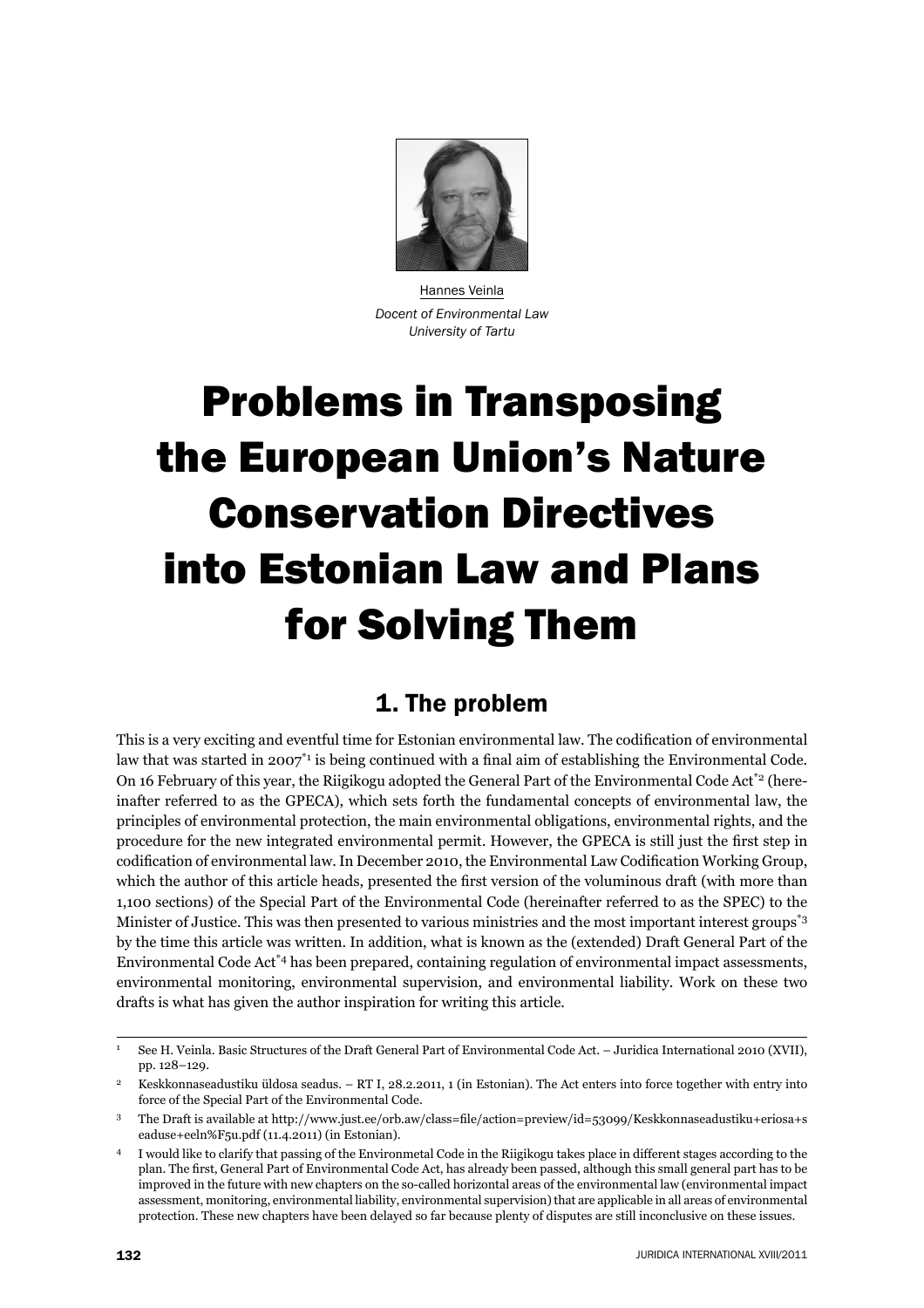The objective of codification of the Special Part of the Environmental Code is to arrange the regulation of different areas of environmental protection and to co-ordinate it with the newly adopted General Part. From among the above-mentioned areas, this article covers nature protection—partly because the author was one of the main authors of the nature protection chapter of the SPEC. Many issues need to be resolved in codifi cation of the nature conservation legislation. Given the limited space available, this article covers only some of the issues subject to debate in relation to the transposition and implementation of European Union nature conservation legislation in Estonia. It needs to be said that most of these problems are also being discussed in the other EU member states. For example, in 2006, a pan-European conference was held on this subject at the University of Krakow, in which the author of this article also participated and made a presentation.\*5

The article is based on the hypothesis that current law in Estonia is not sufficient for ensuring implementation of the EU nature conservation directives' objectives, and it highlights the possible solutions offered in the course of drawing up of the Draft SPEC. First, the article analyses the general impact of the EU's nature conservation legislation on the national nature conservation legislation, and whether the chosen method of transposition—integration of the EU's nature directives into the Estonian traditional nature conservation system—can be considered justified. It also brings out what kind of additional legal regulation would be necessary for ensuring the contribution expected from Estonia for establishment of the pan-European nature conservation network Natura 2000. After that, the analysis turns to what kind of additional legal regulation would be needed to ensure functioning of the Natura 2000 network in Estonia in a way that ensures reaching of the objective of the EU's nature conservation legislation—a favourable conservation situation for the relevant habitat types and species. This is done on the basis of the example of environmental impact assessment.

## 2. The current development of Estonia's nature conservation legislation and the impact of the European Union legislation

## 2.1. The development and principles of Estonia's nature conservation legislation

The legal regulation of Estonia's nature conservation has a long history. Already in 1297, King of Denmark Erik Menved had forbidden logging on three islands near Tallinn. Although it may be presumed that the actual purpose of this prohibition was more likely related to navigation, because islands covered in forests are good seamarks, it is nevertheless considered to be the first clearly dated nature conservation act in Estonia. Nature conservation in its classical form was born in the 19th century when academic circles started to highlight the aesthetic, ecological, and cultural values of exceptional natural objects and monuments, and the preserved pristine areas. Estonia followed likewise, with nature conservation coming about in the 19th century, primarily as a result of the natural sciences activity of the cultural circles of the Baltic Germans.\*6 In 1935, the first Nature Conservation Act was passed—it was very progressive for the world of its time, since it organised protection of nature as a whole outside protected areas as well. In 1938, another Nature Conservation Act was passed—this one also expanded to tourism and home decoration. In 1957, the third Nature Conservation Act of Estonia was passed, on the basis of which numerous protected areas were established, many of them still in place. In 1990, the Law on Conservation of Nature was passed, but it was not restricted to nature conservation; it also regulated the general principles of environmental management. The Protected Natural Objects Act was passed in 1994.<sup>\*7</sup> The currently valid Nature Conservation Act<sup>\*8</sup>, adopted in 2004, is considered the sixth act to regulate nature conservation in the territory of Estonia. In

<sup>5</sup> See Avosetta meeting 13/14 January 2006, Krakov. EC Nature Protection Law and its Implementation in the Member States. Available at http://www.avosetta.org (11.4.2011).

<sup>6</sup> See Looduskaitse ajalugu (History of Nature Conservation). Available at http://www.loodus.envir.ee/1page.html (12.4.2011) (in Estonian).

<sup>7</sup> Also see H. Veinla. Estonia. Naturschutzrecht im Ostseeraum. – Landesberichte. E. V. Heyen (Hrsg.). Baden-Baden 1998, pp. 127–128.

<sup>8</sup> Looduskaitseseadus. – RT I 2004, 38, 258; RT I, 10.06.2011, 3 (in Estonian).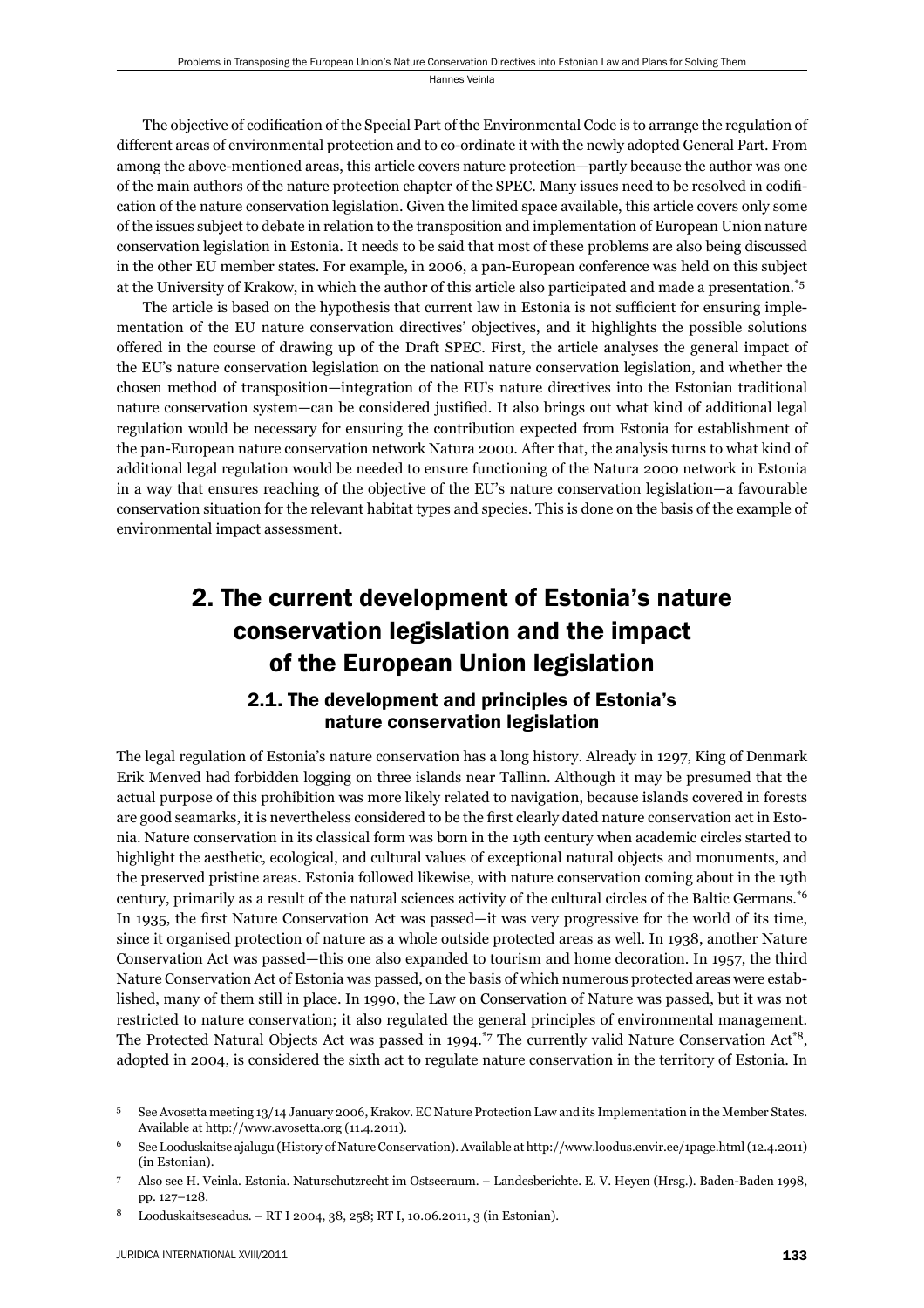the context of this article, it must be emphasised that one of the reasons for development of the Nature Conservation Act as currently in force was the need to transpose the EU's nature conservation legislation.

Ever since the first Nature Conservation Act as passed in 1935, Estonian nature conservation legislation has been based on the same principles. These principles in general are as follows. In nature protection, preservation of as many forms of manifestation of biodiversity as possible in favourable conservation conditions must be ensured. In this case, biological diversity, or biodiversity, must be taken as variety on all levels, starting with genetic diversity and ending with the diversity of ecosystems. Natural capital and resources shall be treated as national wealth\*9, and legal regulation shall support the sustainable use of these resources to ensure their continuation to the next generations. The principle of nature conservation refers to not only passive conservation of natural resources but also positive activity for maintenance of nature and the landscape; contribution to natural processes; and, to a certain extent, restoration of the natural values that have perished or are disappearing. Nature is protected not only for its objective value but also to ensure nature-dependent well-being of humans. For this reason, nature-related cultural-historical, aesthetic, and recreation-related interests and values are also taken into consideration in conservation of nature.\*10

## 2.2. The impact of the European Union nature conservation legislation on the national legislation

Although European Union nature conservation legislation is easily adapted to the above-mentioned principles of Estonian traditional nature conservation legislation, becoming a member of the European Union has nevertheless presented some new challenges. One of the greatest problems for Estonia in implementation of the EU's environmental *acquis* probably is achieving the objectives of the EC's nature conservation directives.

A large number of natural values, species, and habitats that have already perished elsewhere in Europe have been preserved in Estonia. By virtue of that, we also have a relatively large network of Natura sites especially in the coastal and marine areas and on islands.<sup>\*11</sup> On the Natura sites (but also outside them), highly significant limitations to economic activities resulting from the EC nature conservation directives and the relevant Estonian laws need to be taken into consideration.

Thus far, Estonian nature conservation legislation has been characterised by the main criteria for placing something under protection having been its endangerment; rarity; representativeness; or scientific, historical-cultural, or aesthetic value mainly from the standpoint of our own nature. The nature conservation legislation of the European Union, however, adds a pan-European dimension. The establishment of the pan-European Natura network is based on the principles stated in the preamble to the Nature Directive\*12 (92/43/EC), according to which it is 'an essential objective of general interest pursued by the Community'. The protected areas that make up the network are 'sites of Community interest'. Hence, the EU's nature conservation legislation treats the Member States as guardians of the common natural heritage. Treating the environment as the common heritage of mankind is also a principle of modern international environmental law, resting on the fact that nature has no political boundaries.<sup>\*13</sup>

Accordingly, as a result of European Union legislation, the right to place certain natural values under protection in the Republic of Estonia will be replaced by an obligation to do so. The discretionary power of a Member State of the European Union in placing certain natural areas under protection is clearly limited. A Member State is obliged to place under protection all those areas that are suitable and necessary for place-

Section 5 of the valid Constitution is directly based on this principle.

<sup>10</sup> See: Keskkonnaseadustiku eriosa seaduse eelnõu seletuskiri (the Explanatory Memorandum to the Draft of the Special Part of the Environmental Code), pp. 121-122. Available at http://www.just.ee/orb.aw/class=file/action=preview/id=53100/ Keskkonnaseadustiku+eriosa+seaduse+eeln%F5u+seletuskiri.pdf (12.4.2011) (in Estonian).

According to the National Audit Office, approximately half of Estonia's shore belongs to the European Union Natura 2000 network of protected areas. Pärnu river is almost entirely a Natura 2000 network site. Approximately 20% of the shore and 45% of the water areas of Pepisi and Lämmijärve lakes belong to Natura 2000 network. See the National Audit Office's audit "Ehitustegevus rannal ja kaldal" (Construction Activities on the Beach and Shore), p. 5. Available at http://www.riigikontroll. ee/tabid/206/Audit/2013/Area/15/language/et-EE/Default.aspx#results (20.7.2011) (in Estonian).

<sup>12</sup> Available at http://eur-lex.europa.eu/LexUriServ/LexUriServ.do?uri=CELEX:31992L0043:EN:HTML (12.4.2011).

<sup>13</sup> P. Sands. Principles of International Environmental Law. Frameworks, Standards and Implementation. Manchester University Press 1995, pp. 170–173.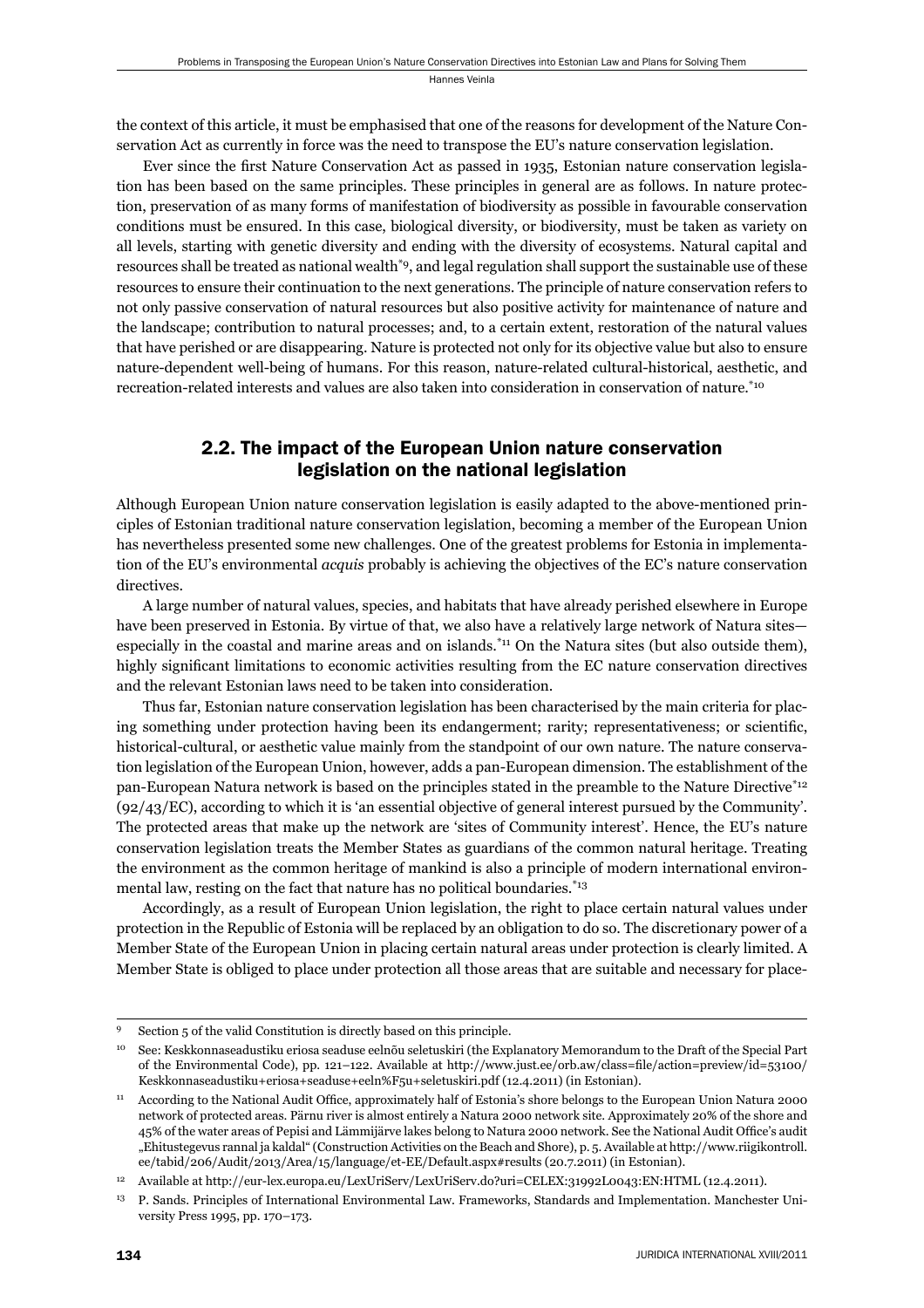ment under protection on the basis of the (ecological) criteria following from the Habitats Directive and the Birds Directive<sup>\*14</sup> (79/409/EC).<sup>\*15</sup> N. de Sadeleer has stated that placement of the areas of pan-European importance under protection in a Member State is not political but a clearly scientific decision that may be based only on ecological considerations stemming from the objective value of the natural objects.\*16

The above-mentioned change, supplementation of the national dimension of nature conservation with a pan-European one, also requires certain changes in legal regulation of placement of areas under protection but first, and foremost, change in the base criteria for the procedure, as well as the protection regime. As will become evident below, our current legislation has a number of shortcomings in this area and the need for additional regulation is obvious.

There are several possible methods for transposition of the nature conservation legislation of the European Union. One of the most important choices lies in whether we should try to fit the present implementation mechanism for the EU directives into the existing nature conservation system or to establish a parallel system of the natural objects protected by the EU legislation. Both of these methods are in use, in different Member States. However, the materials from the above-mentioned Krakow Conference reveal that the first method has been chosen in most of the countries in question. Only a few countries, among them the Czech Republic, Poland, and Italy\*17, use a different method, with a special type of protected area established for the Natura sites protected under EU law.

As for Estonia, the first method is used. There is no special type of protected area specified for the Natura sites. Special conservation areas are an exception in a way. In the Explanatory Memorandum to the Nature Conservation Act, it has been noted that the need for special conservation areas stems from the obligation to implement the Birds Directive and the Nature Directive, and that although a large proportion of our existing protected areas became Natura 2000 sites, these nevertheless did not include enough of the habitats the protection of which is now requested by the European Union. There is not always a need to establish a protected area to protect large sea areas, rivers and lakes, semi-natural grasslands, and other habitats, while it is still important to ensure preservation of the habitats in these areas—that is why special conservation areas were established.\*18 The implementation of a new type of protected area—special conservation areas—in 2004 came about mainly because a very large number of areas were specified as Natura sites all at once, covering large territories. The protection procedure for a special conservation area is simpler than that for other protected areas, special conservation areas have no protection rules or protected zone, and the main method of ensuring the protection procedure is the special conservation area notice. Hence it must be assumed that establishment of special conservation areas is also largely conditioned by the need to reduce the administrative burden. However, in preparation of the Special Part of the Environmental Code, it was presumed that the current protection procedure may still not be sufficient for protection of the Natura sites. The rationale has mostly to do with environmental impact assessments of the activities performed in the special conservation area and with decisions based on such assessments. According to §33 (1) of the Nature Conservation Act, the possessor of an immovable located within the boundaries of a special conservation area shall submit notification to the administrator of the special conservation area if certain activities are planned. However, subsection 5 of the same section provides that the administrator of the special conservation area shall assess the compliance of the planned activities with the requirements stated in §32 of the Nature Conservation Act within one month after the date of submission of the notification. On the basis of this assessment, the administrator of the special conservation area shall approve the notice and allows the planned activities to commence unconditionally, set additional terms and conditions for the applicant that enable commencement of the planned activities if complied with, or forbid the work that endangers preservation of the species under protection or the favourable condition of the habitats for which the special conservation area was established. There are several problems in the current regulation, but I wish to point out the most important one: it is not possible to understand what kind of assessment is

<sup>14</sup> Available at http://eur-lex.europa.eu/LexUriServ/LexUriServ.do?uri=OJ:L:1979:103:0001:005:EN:HTML (12.4.2011).

 $15$  H. Veinla. The Influence of European Union Law on the Conservation of Estonian Biological Diversity – the Case of Ntura 2000 Areas. – Juridica International 2009 (XVI), pp. 170–171.

<sup>16</sup> N. de Sadeleer. Habitats Conservation in EC Law ± From Nature Sanctuaries to Ecological Networks. – Yearbook of European Environmental Law 2005 (5), p. 223.

<sup>17</sup> See E. Kruzikova, J. Guth. Czech National Report; B. Iwanska, P. Czepiel. National Report Poland; M. Montini. Report on Italy. Available at http://www.avosetta.org (12.4.2011).

<sup>18</sup> Available at http://www.riigikogu.ee/?op=emsplain&content\_type=text/html&page=mgetdoc&itemid=040570018 (12.4.2011).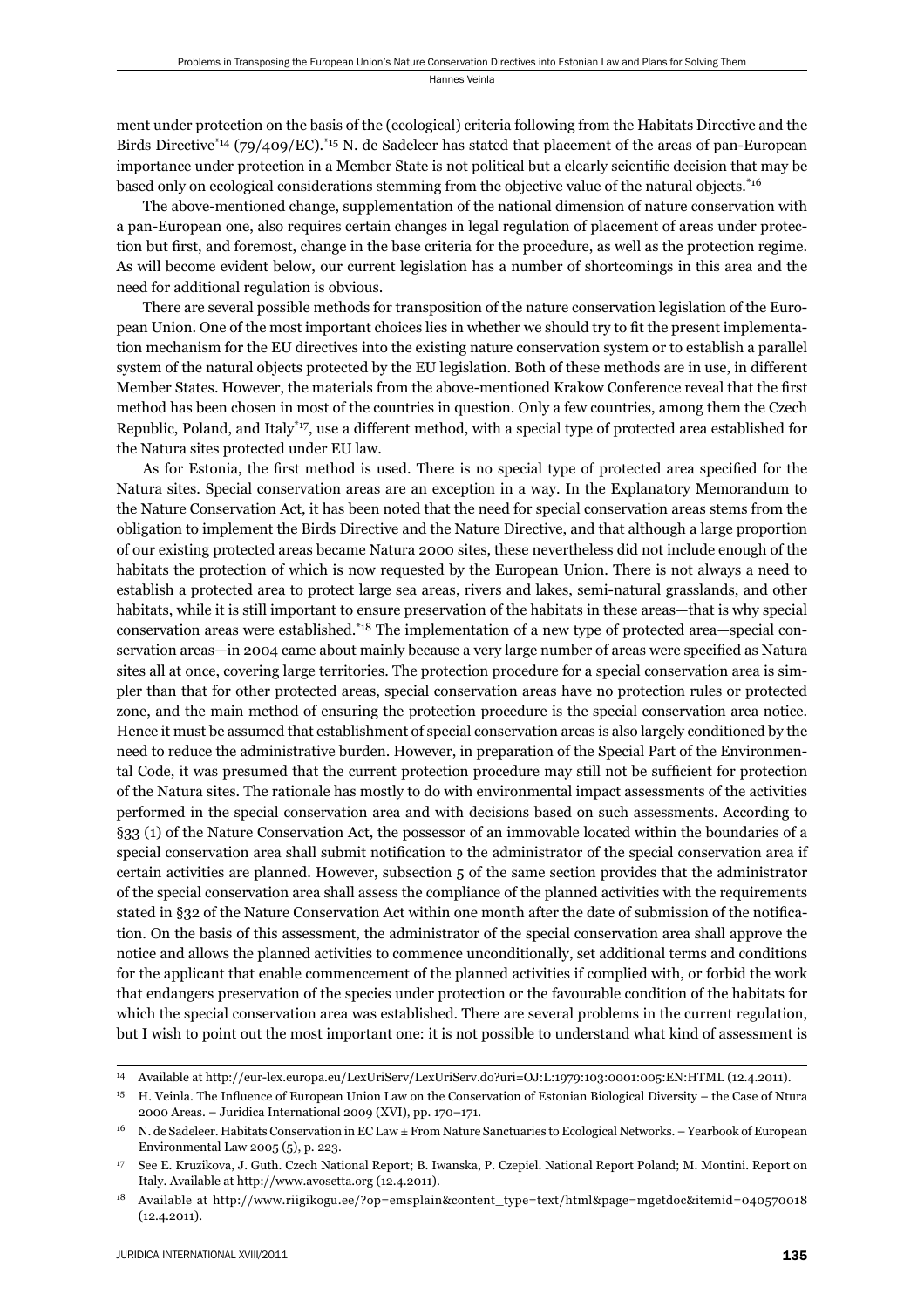meant by the Nature Conservation Act and under what procedure it shall be carried out. If a special conservation area belongs to the Natura 2000 network, EU legislation provides that the so-called Natura assessment shall be carried out. It is also unclear when an activity should be banned; the Nature Conservation Act refers to threat to favourable conservation status, but this is very vague.

As an interim summary, it could be said that, in general, the method used for transposing the EU's nature conservation legislation—integration of the EU's nature conservation into the Estonian traditional nature conservation system—could be considered justified. Most of the other Member States have followed this route. Establishment of a special protection system for the Natura sites would have been associated with a significantly increased administrative burden. Nevertheless, the currently implemented method too still requires presence of large-scale additional regulation to ensure complete implementation of the EU's nature conservation legislation in Estonia.

## 3. Problems related to the national regulation of the Natura network and the solutions presented in the Draft SPEC

## 3.1. The composition of the Natura network in Estonia

The legislation in force covers definition of Natura sites in a very general manner in the Nature Conservation Act's §§69-70<sup>1</sup>.

Section 69 of the Nature Conservation Act defines the areas the Natura 2000 network of the European Union consists of and specifies that it is formed of areas hosting birds of which Estonia has informed the European Commission pursuant to the Birds Directive and the areas that the Commission, pursuant to the Habitats Directive, considers to be of common European importance. In view of the judicial practice of the Court of Justice of the EU, mainly the case *Bund Naturschutz*<sup>\*19</sup>, such regulation is not sufficient. The problem concerns the areas defined pursuant to the Council directive on the conservation of natural habitats and of wild fauna and flora. According to the Court, protection of these areas must be ensured already before the Commission adds these to the list of areas of common European importance. In the *Bund Naturschutz* case, the EU court found that, regardless of the fact that the protection procedure pursuant to the Habitats Directive extends to areas only when added to the list of areas of common European importance on the basis of Article 4 (2) of the directive and approved by the European Commission (paragraphs 35–36), certain protection measures need to be implemented earlier. In addition, the Court explains in the *Draggagi* case<sup>\*20</sup> (paragraph 39) that, in order to preserve the environmental characteristics of the so-called pre-selection areas offered for the Natura network, the Member States shall adopt appropriate measures also before these sites are added to the list of sites of Community interest. In the *Bund Naturschutz* case, answering the question of the German *Verwaltungsgerichtshof* as to whether the protection procedure that shall be applied (to pre-selection areas) results from Community law or, instead, the Member States have to ensure protection of the specified areas only via national protection measures (paragraph 26), the Court held that the details of the protection procedure to be applied belong under the national legal order of each Member State.

In order to take these cases into account in the Estonian legislation, a clause has been added to the regulation in the Draft SPEC for definition of the Natura network's composition, providing that the Natura network is also considered to include the sites the European Commission has never entered on the list of areas of Community interest but that have been presented to the European Commission for entry on said list and that are either placed under protection nationally or have had a procedure for coming under protection initiated. It should be stated that, although the Nature Conservation Act does not provide it, this is the practice applied today. With such an approach, Estonian law would also correspond to the relevant positions of the Court of Justice of the EU and ensure preservation of the natural values important for currently only potential union until a decision is made on the Natura sites.

<sup>19</sup> Case C-244/05. Available at http://eur-lex.europa.eu/LexUriServ/site/en/oj/2006/c\_281/c\_28120061118en00160016.pdf (12.4.2011).

<sup>20</sup> Case C-117/03. Available at http://eur-lex.europa.eu/LexUriServ/site/en/oj/2005/c\_057/c\_05720050305en00070007. pdf (12.4.2011).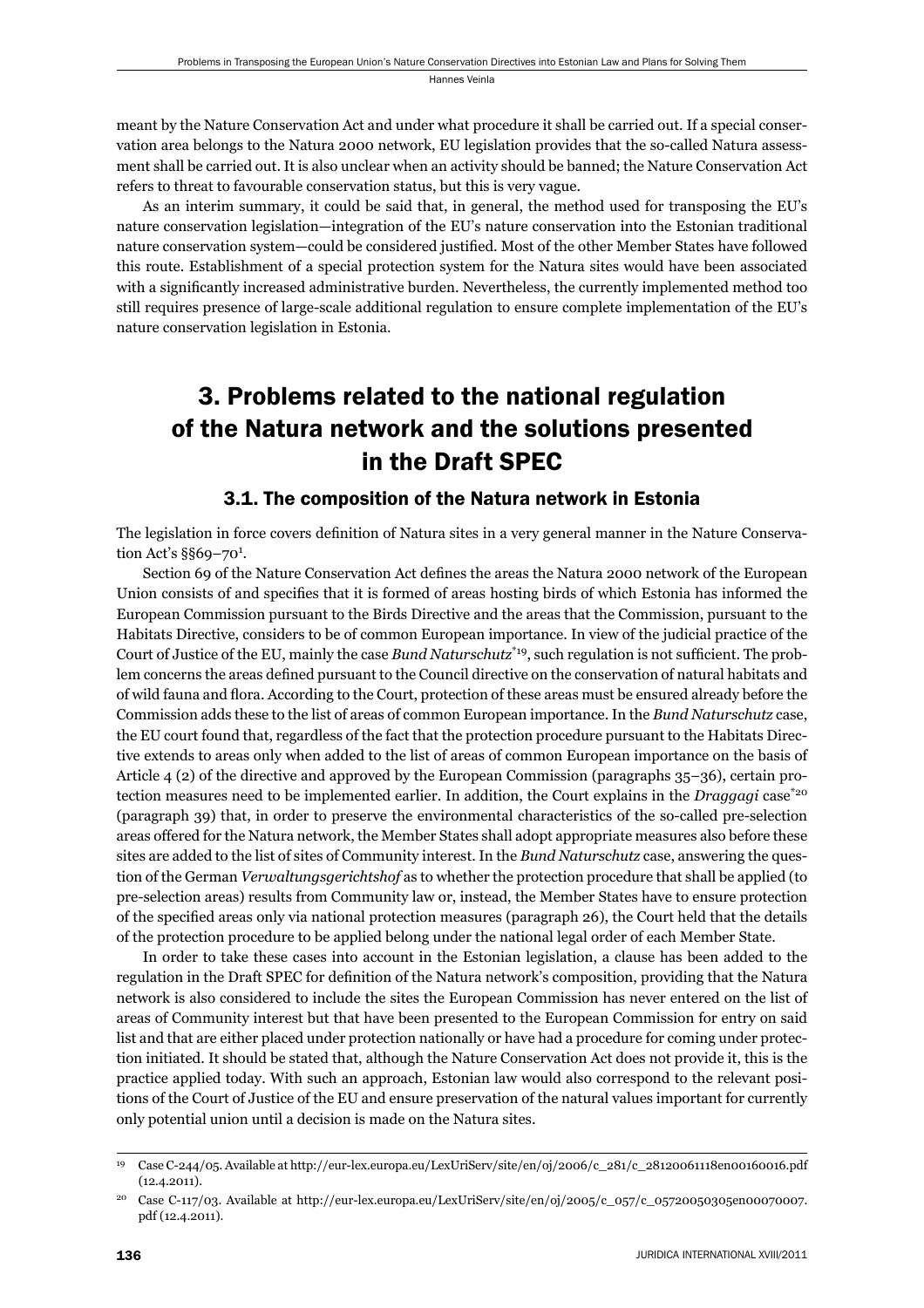### 3.2. National regulation needed for establishment of the Natura network

Our current law remains short on words regarding the procedure for, and organisation of, establishment of the Natura network. Subsection 91 (6) of the Nature Conservation Act provides that the list of areas included in the Natura 2000 network to be submitted to the Commission shall be approved by an order of the Government of the Republic and the areas included in the Natura 2000 network shall be designated in adherence to the requirements set out in paragraphs 1 and 2 of Article 4 of the Birds Directive and paragraph 1 of Article 4 of the Habitats Directive. This regulation should probably be considered insufficient. In the Draft SPEC, somewhat more detailed regulation has been added concerning organisation of establishment of the Natura network. The draft provides that the areas shall still be presented to the European Commission for inclusion in the Natura 2000 network by order of the Government of the Republic, but it is specified that selection of the areas shall be organised by the Ministry of the Environment.

The applicable law provides that the authority competent to initiate proceedings for placement under protection shall arrange for expert assessment of the justification of placing the natural object under protection and the purposefulness of the planned restrictions (§8 (3) of the Nature Conservation Act). For example, in case 3-08-166 deliberated by the Tallinn Administrative Court, a question arose as to whether the inventory of Natura 2000 sites carried out before placement under protection may be equated to the above-mentioned expert assessment. A position has been taken in the Draft SPEC that, since the detailed criteria and conditions provided in the Birds Directive and the Habitats Directive, as well as their annexes (not in national legislation), shall be taken as a basis in determination of the Natura network sites, carrying out an expert procedure as provided for in §8 (3) of the Nature Conservation Act is not always necessary and if the compliance of the area with the ecological criteria under EU legislation is evident, application of expertise may be omitted.

According to the directive on the conservation of natural habitats and of wild fauna and flora, the formation of the Natura 2000 network and application of the protection regime provided in the directive to its sites takes place in stages. The nature of these stages and their national legal meaning have also remained unregulated in the law now in force. The stages of formation of the Natura network under the Habitats Directive are as follows:

- 1) Each Member State shall propose a list of sites indicating which natural habitat types in Annex I and which species in Annex II that are native to its territory the sites host (Article 4 (1)). In Estonia, this has been done by order of the Government of the Republic.\*21
- 2) The Commission shall establish, in agreement with each Member State, a draft list of sites of Community importance drawn from the Member States' lists (Article 4 (2)), carrying out a consultation procedure if necessary (Article 5).
- 3) As a result of entry on the list, paragraphs 2, 3, and 4 of Article 6 of the Habitats Directive (on taking measures for avoidance of deterioration of the natural and other habitats of species, as well as assessment of effects of the programmes and projects that have potential to affect these sites), shall immediately apply.
- 4) The Member States shall designate that site as a special area of conservation as soon as possible and within six years from entry of the site on the list of sites of Community interest (Article 4 (4)).<sup>\*22</sup>

Below, the legal problems related to the first; in passing, the second; and the fourth stage are discussed.

In practice (incl. in the above-mentioned Tallinn Administrative Court case), there have been problems as to the legal meaning of the list approved by order of the Government of the Republic and as to whether a site's inclusion on this list would create some kind of legal consequences for landowners. Actually, at least indirectly, an explanation responding to this problem has been given in the case *Markku Sahlsedt and Others*\*23, in which the Court of Justice of the EU noted that approval of the list of sites of Community importance does not affect the landowners of these sites personally or in a special way, since the sites have been selected under the ecological criteria and the list is in no way aimed at causing direct legal consequences for specific landowners (paragraphs 20 and 24). It may be concluded all the more clearly that no legal consequences can be brought about by the list of sites that have been presented by the Member State for inclusion on this European-Commission-approved list.

<sup>&</sup>lt;sup>21</sup> The first of such orders was No. 615-k, Proposed Natura 2000 Sites in Estonia, 5.8.2004.

<sup>22</sup> In Estonia, this deadline is at the end of 2013.

<sup>23</sup> Case C-362/06. Available at http://eur-lex.europa.eu/LexUriServ/LexUriServ.do?uri=OJ:C:2009:141:0002:0002:EN:PD F (12.4.2011).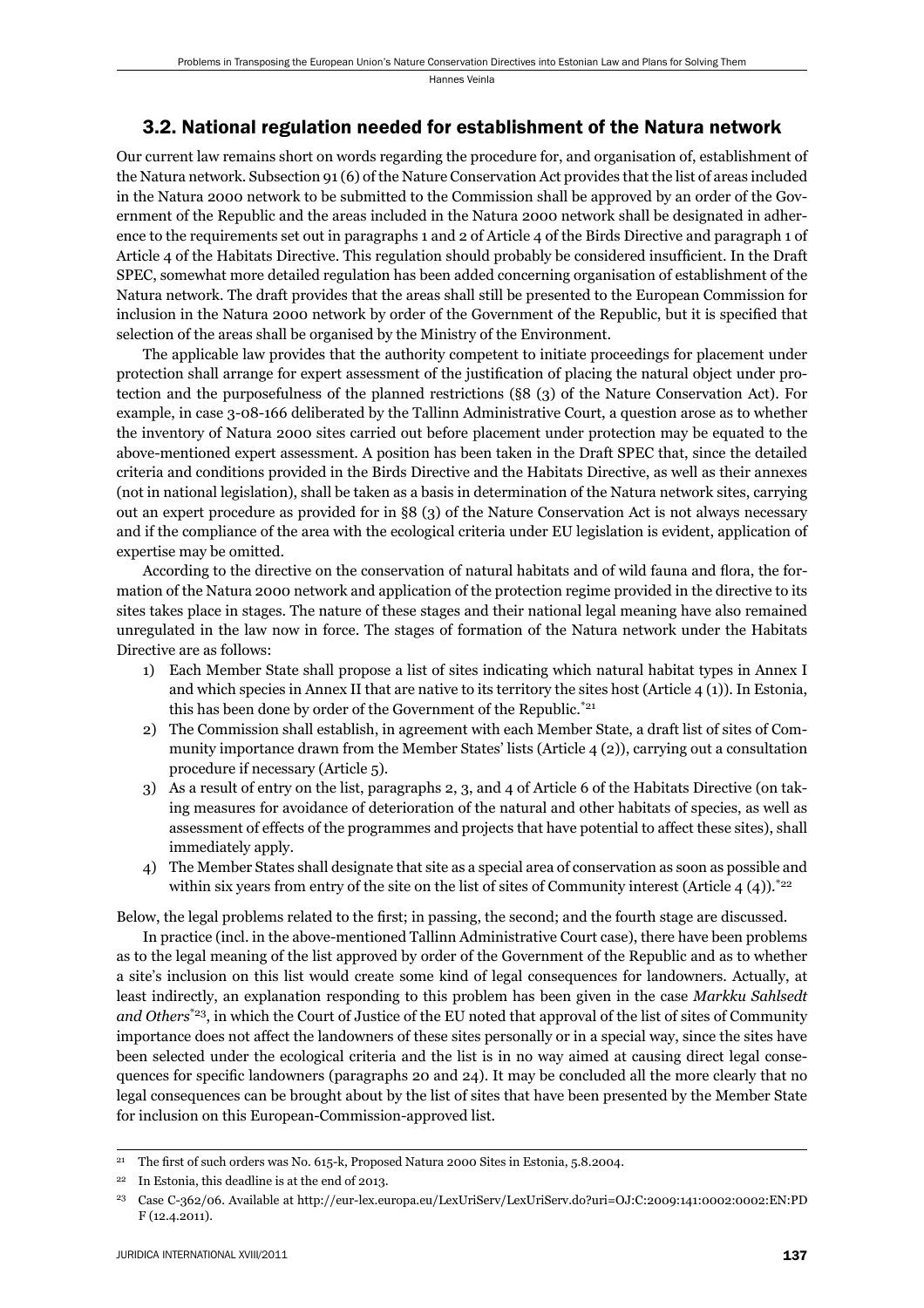Compiling the list of sites to be presented for the Natura 2000 network and informing the European Commission of it could be viewed as an establishing and informing activity from the legal point of view, necessary for fulfilment of the obligations under the Habitats Directive. When a country has plenty of room for decision-making in the procedure for placing an area under national protection (proceeding from the fact that the prerequisites for placement under protection have been set forth very generally in the Nature Conservation Act), then in selection of the Natura 2000 network sites, the specific criteria provided in the Habitats Directive shall be taken as a basis and the Member State has little option for not including the sites that fulfi l the criteria (only the ecological criteria may be applied as a basis in selection of the sites). It can be concluded from here that by presenting the Natura 2000 site list, the country only meets its obligation under the Habitats Directive to establish the sites needing protection and conforming to the criteria in the directive, and to present these to the commission. Compilation of the national list of sites is only the first preparatory stage for final approval of the list of Natura sites. According to the Habitats Directive, this list will be compiled as an outcome of dialogue between the Commission and the Member States. The purpose of presenting national lists is to ensure that the Commission has an exhaustive list of all sites that could be included in the Natura network. The objective of the Habitats Directive is to ensure protection of species and habitats not by the Member States but with regard to their natural habitat, which often extends into the territory of several Member States (Article 3 (1)). The purpose of the directive is not conservation of nature but conservation of one part of it, that which forms the common heritage of the European nations—the sites of Community interest. Since no Member State has sufficient information on the situation of species and habitat types in the other Member States, all must include in the national list all sites that may have relevance in establishment of the Natura network. Therefore, the national lists are only, as it were, the raw material from which the sites relevant for the purposes of the directive—ensuring a favourable situation of habitat types and species in the European Union (*FirstCorporateShipping*, paragraphs 22 and 23)\*24—will be selected. This is repeated by the Court in the *Bund Naturschutz* case (paragraph 39), referred to above. The Commission is assisted in compiling the final list on the basis of the national lists by a committee formed under Article 20 of the Habitats Directive and the so-called biological seminars organised by it.

The fact that the Commission lays down the list of sites of Community interest on the basis of the list provided by the country therefore has no influence on the rights of individuals (i.e., registered immovable owners). Laying down of the list of sites of Community interest places new obligations on the country—to ensure protection of the sites on the list. In order to ensure such protection, a procedure for placing a site under national protection shall be initiated. The procedure is open to all interested parties who can protect their rights thereby.

The fourth stage of establishment of the Nature network—definition of special areas of conservation—is not regulated at all in the valid law of Estonia. That is why the Draft SPEC includes completely new provisions that regulate definition of specially protected areas.<sup>\*25</sup> The need for such regulation results from Article 4 (4) of the Habitats Directive, stating that the Member States shall declare the sites as special areas of conservation as soon as possible and within six years at most. In Estonia, this would mean that the currently protected areas would simply be renamed as special areas of conservation and no change would follow for the landowners. This is take-up of the Habitats Directive's terminology. However, not all sites in the Natura network are associated with this obligation, only those sites established on the basis of the Habitats Directive that are added to the list of sites of Community interest approved by the Commission. Article 4 (4) of the Habitats Directive provides that '[f]or special areas of conservation, Member States shall establish the necessary conservation measures involving, if need be, appropriate management plans specifically designed for the sites or integrated into other development plans, and appropriate statutory, administrative or contractual measures which correspond to the ecological requirements of the natural habitat types in Annex I and the species in Annex II present on the sites'. In determination of the protection regime, the Estonian nature conservation system is mainly based on legal instruments provided for in the protection rules for the sites. The importance of other instruments—administrative and contractual—is marginal. As stated above, a considerable number of the Natura sites in Estonia have the status of special conservation areas. However, there are no protection rules for these areas. There is concern that the main protection instrument for a special conservation area—notice of a special conservation area—may still not be sufficient for meeting of

<sup>24</sup> Case C-371/98. Available at http://europa.eu.int/eur-lex/lex/LexUriServ/LexUriServ.do?uri=CELEX:61998JO371:EN:HTML (12.4.2011).

Subsection 2 (3) of the Nature Conservation Chapter of the SPEC Draft.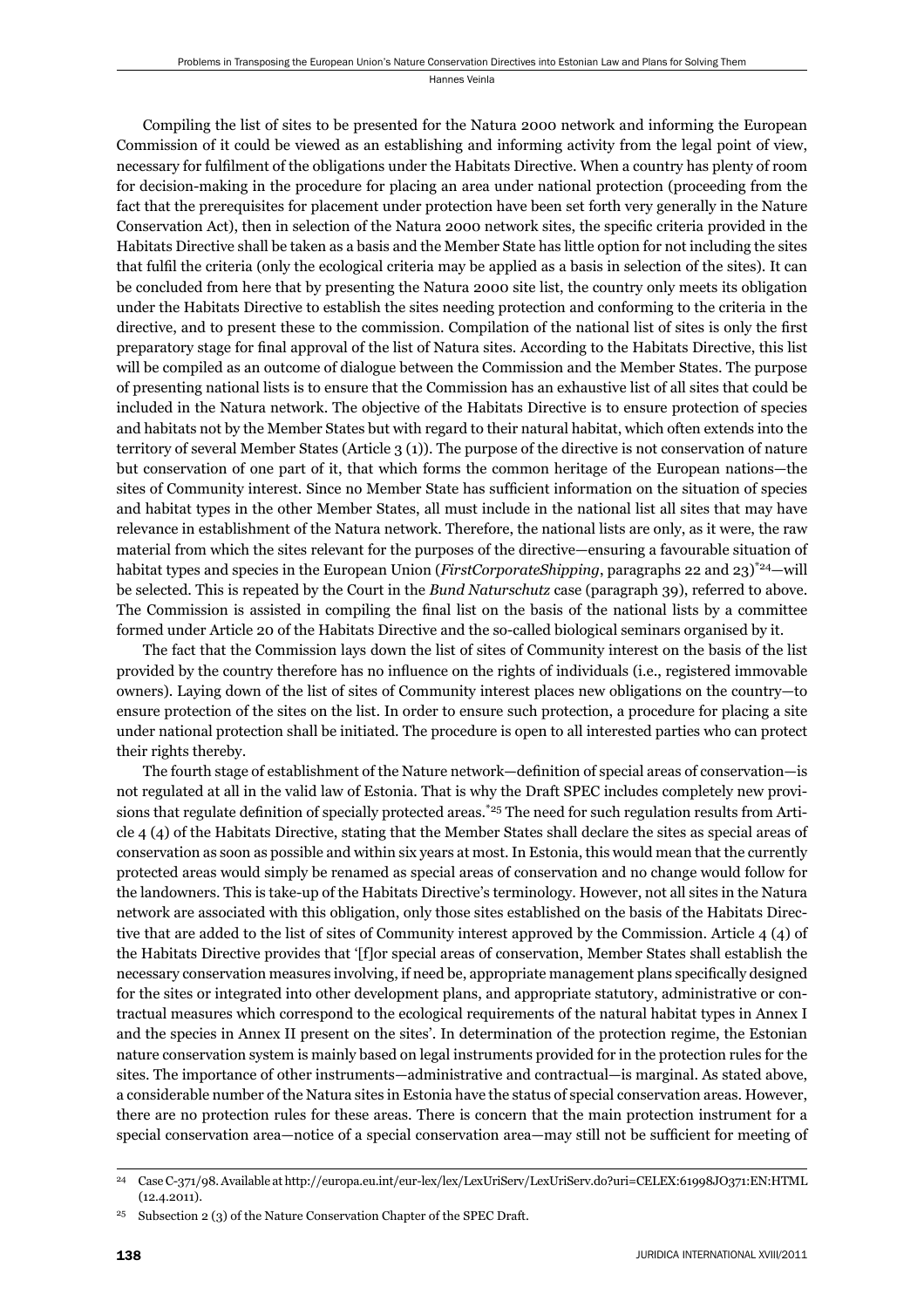the obligations under the EU legislation and ensuring that all activities that may have an unfavourable effect on the environmental characteristics of the area are excluded.

The draft provides that management plans shall be established concerning all special conservation areas belonging to the Natura network; the valid law does not provide the management plans, but these are necessary for fulfilment of the requirements of Article  $4(4)$  of the Habitats Directive. A management plan is a basis for planning the activities necessary for organising protection, allocating resources, and implementing the activities. According to the Draft SPEC, the management plan is a piece of legislation with a non-administrative effect and that is why its drafting must take place in open proceedings. According to the draft, areas are declared special areas of conservation under a protection rule when these are protected areas or permanent habitats, and by a management plan in the case of special conservation areas. One of the most important objectives of declaring an area to be a special area of conservation is unambiguous and legally binding emphasis that, although these are natural objects under protection and belonging to the Estonian national system, the special features of their protection procedures derive from the European Union legislation. The other main purpose for defining special areas of conservation is the clear and detailed highlighting of the protection objectives of the areas and the aspects (activities) endangering them. After all, the cornerstone of the protection of Natura sites is the protection objectives of the area, since, as a general rule, all activities that can have a significant unfavourable effect in view of this objective are forbidden.<sup>\*26</sup> The valid legislation (protection rules of the areas<sup>\*27</sup>) covers definition of the protection objectives in a very general way (only the habitat types and species under protection are listed), and there is no obligation to specify the aspects (activities) that endanger the area. These shortcomings of the valid law have also been highlighted and admitted by the Ministry of the Environment.

## 4. Problems related to ensuring the protection procedure for Natura network sites and their possible solutions

## 4.1. The need for regulating the peculiarities of environmental impact assessment for activities that could affect Natura sites

The protection procedure for the Natura sites is ensured by different legal measures, but at the centre of these is a requirement for environmental impact assessment for those activities that could affect the area (the so-called Natura assessment requirement). This procedure is regulated by the above-mentioned (extended) Draft General Part of the Environmental Code Act (hereinafter referred to as the extended draft of the GPECA Although this draft was prepared by the working group a full two years ago, it has still not been discussed more widely, and, therefore, the following solutions can only be seen as legal-political ideas, not as materialised regulations.\*<sup>28</sup> Hence, the references to the solutions offered in the draft shall also be considered conditional. The objective of this part of the draft is to reflect the EU legislation and the peculiarities of the Natura assessment more clearly in comparison to the other types of environmental assessment that the valid Estonian law does not cover with sufficient precision. In Estonia, attempts have been made to integrate Natura assessment with the regular EU Directive on Environmental Impact Assessment<sup>\*29</sup> (85/337/EC). N. de Sadeleer finds such a method unacceptable since the enforcement area for assessment in accordance with Directive 85/337/EC is limited with the listing of projects in the annexes of the Directive, but the Natura assessment involves practically all activities that may have an impact on the site.\*30 There is reason to agree with this opinion, but it must be added that there are several other notable

<sup>26</sup> See: Keskkonnaseadustiku eriosa seaduse eelnõu seletuskiri (Explanatory Memorandum to the Draft of the Special Part of the Environmental Code), p. 122. Available at http://www.just.ee/orb.aw/class=file/action=preview/id=53100/Keskkonn aseadustiku+eriosa+seaduse+eeln%F5u+seletuskiri.pdf (12.4.2011) (in Estonian).

<sup>27</sup> I.e., see Government of the Republic Regulation No. 240. Protection Rules for Anne Nature Reserve (Anne looduskaitseala kaitse-eeskiri), adopted on 15.9.2005. – RT I 2005, 51, 407 (in Estonian); No. 97 Protection Rules for Kõpu Nature Reserve (Kõpu looduskaitseala kaitse-eeskiri), adopted on 30.3.2007. – RT I 2007, 29, 169 (in Estonian).

<sup>28</sup> The Draft is currently not available to public as well.

<sup>29</sup> Available at http://eur-lex.europa.eu/LexUriServ/site/et/consleg/1985/L/01985L0337-20030625-et.pdf (12.4.2011).

<sup>30</sup> N. de Sadeleer. Habitats Conservation in EC Law—From Nature Sanctuaries to Ecological Networks. – Yearbook of European Environmental Law 2005 (5), p. 245.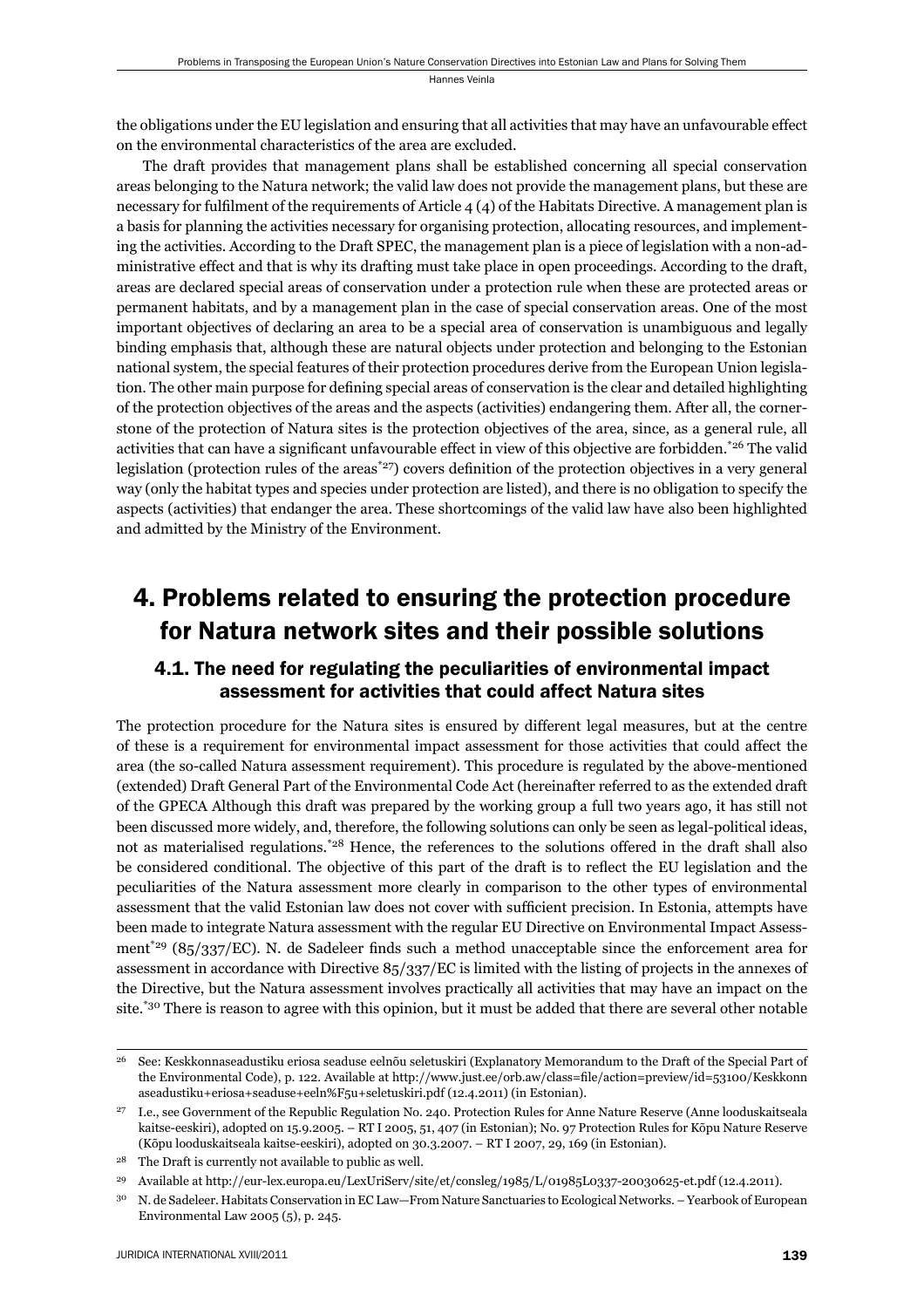peculiarities in the Natura assessment. These have been expressed the most clearly in the so-called *Waddenzee* case<sup>\*31</sup>, and the law applicable in Estonia does not reflect them sufficiently. To be more precise, the law in effect in Estonia does not bring about distinctness for Natura assessment at all, although, as will become clear below, it is evident.

### 4.2. The enforcement area for Natura assessment

The extended draft of the GPECA takes into consideration the EU court cases *Draggagi* and *Bund Naturschutz*, in which the Court has established that, even with the areas presented to the European Commission and entered in the national list (so-called pre-selection areas), the appropriate protection procedure requires that the Member States not approve activities that could significantly damage the environmental characteristics of these areas. Therefore, the Member States must ensure that the condition of these areas does not deteriorate before the final list of Natura sites is published. The working group who prepared this draft found that this objective set by the EU court can be reached only through implementation of the Natura assessment obligation in the pre-selection areas—that is, in areas that have been presented to the Commission but have not been entered on the list of areas of Community interest yet.

Article 6 (3) of the Habitats Directive provides that any plan or project likely to have a significant effect on the site shall be subject to appropriate assessment. This means that those projects and plans that do not need permission or any other form of approval by the administrative authority for their implementation should also be assessed. According to the extended draft of the GPECA, however, a Natura assessment should be made only if permission is needed for implementation of the project—an environmental protection permit, a building permit, or some other activity licence. Apparently, it may be violation of the EU legislation if the Natura assessment were to be linked only to activities that need permission, but, on the other hand, in Estonian conditions, it is not possible to imagine a working mechanism for the use of different assessments for controlling the activities that do not require any permission—it is simply not practicable. No such mechanism has been found in the other Member States either.

## 4.3. The initiation, scope, and binding nature of the Natura assessment

The first peculiarity of Natura assessment is related to its initiation. An environmental impact assessment in accordance with Directive 85/337/EEC will be initiated only if the planned activity will presumably have a significant environmental effect; the same applies to strategic environmental assessment. However, the EU court found in the *Waddenzee* case that, for the projects or plans indicated in Article 6 (3) of the Habitats Directive, the potential significant effect on the area should always be taken into consideration and, thus, the effect of all these projects and plans should be assessed. An assessment may be left uninitiated for only those plans and projects whose significant effect has been reasonably excluded. A solution has been offered in the extended draft of the GPECA on the basis of this, providing that if a significant environmental disturbance on a Natura 2000 network site has not been reasonably excluded, the originator of the plan or the decision-maker shall initiate assessment of its effect on the Natura 2000 network site.\*32

The other peculiarity of the Natura assessment is that it is more purposeful and definite, since the Natura assessment concentrates more on the protection objective and integrity of the Natura site, whereas all other environmental impact assessments measure the total effect of the project on the environment as a whole. It is also important that if, in the case of assessment in accordance with Directive 85/337/EEC, the actual alternatives need to be taken into consideration, allowing a project that has a significant negative effect on a Natura 2000 network site requires the complete lack of alternatives as an important precondition, regardless of whether the alternative is reasonable from the point of view of the performer or not.<sup>\*33</sup>

<sup>31</sup> Case C-127/02. Available at http://eur-lex.europa.eu/LexUriServ/site/en/oj/2004/c\_262/c\_26220041023en00020002. pdf (12.4.2011).

<sup>32</sup> Also see J. Jans. European Environmental Law. Europa Law Publishing 2008, pp. 460–461.

<sup>33</sup> See Managing Natura 2000 sites. The Provisions of Article 6 of the Habitats Directive. European Commission 2000, p. 43. Available at http://ec.europa.eu/environment/nature/natura2000/management/docs/art6/provision\_of\_art6\_en.pdf (12.4.2011).